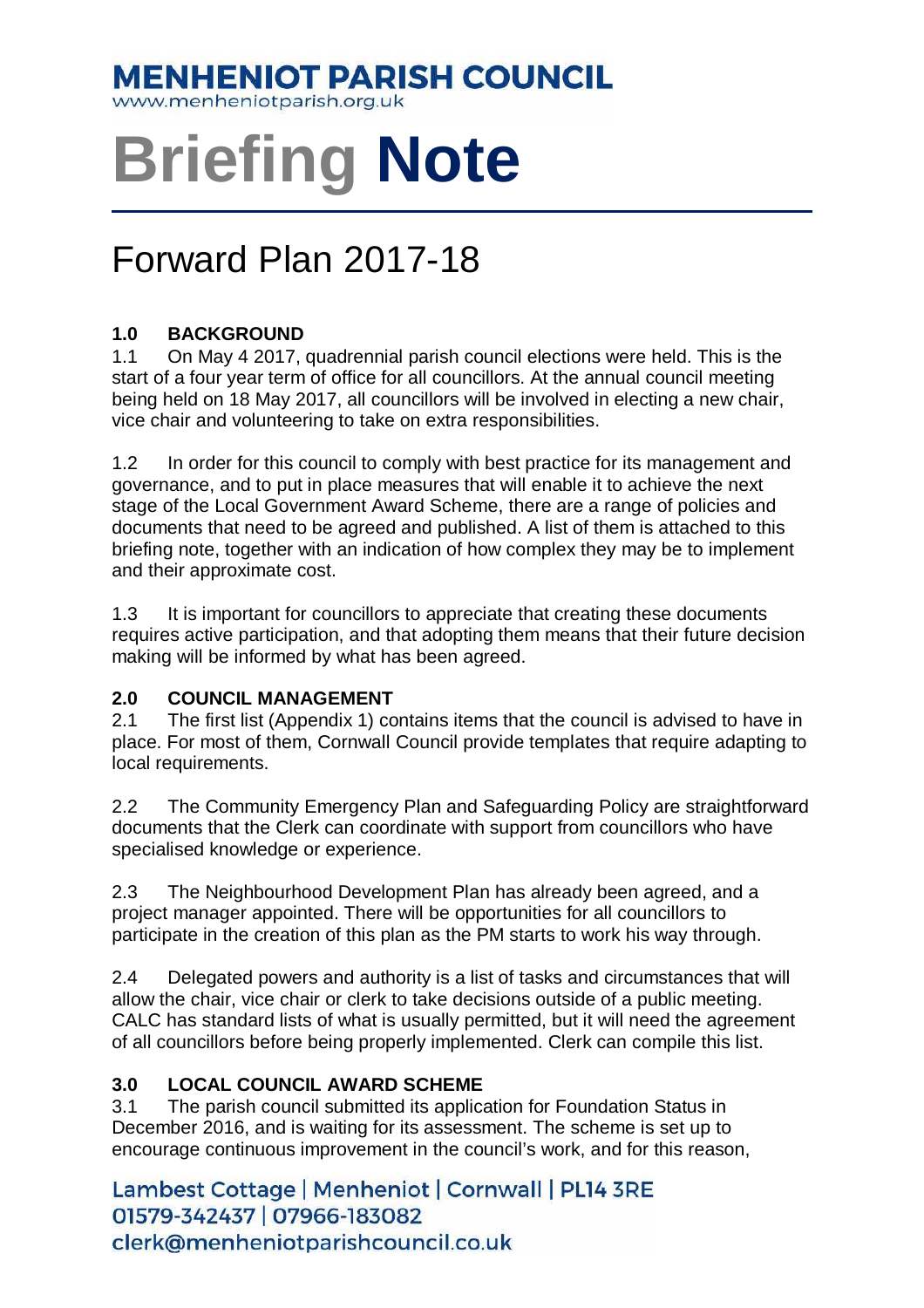councillors are being asked to approve the adoption of a series of policies and procedures. Their introduction will be phased throughout the year in readiness for submission for our next stage in LCAS (Quality). (Appendix 2)

#### **4.0 COUNCILLOR RESPONSIBILITIES**

4.1 Initial results of the first Neighbourhood Development Plan survey showed a list of priorities that residents had identified. At the start of the council year, councillors usually volunteer to take on a specific role for additional representation within the parish (eg, Sports, Transport etc). The proposal in this document (Appendix 3) is for councillors to adopt a more engaging and active role in addressing the priorities where they can be combined with the duties and responsibilities of the council.

4.2 The proposal is that councillors should agree a list of roles and their responsibilities, together with a timetable for reporting back to the parish council. Councillors may wish to retain or discard any of the former office holder positions that have previously agreed, and create new ones appropriate to their function.

Author: John Hesketh Date: 8 May 2016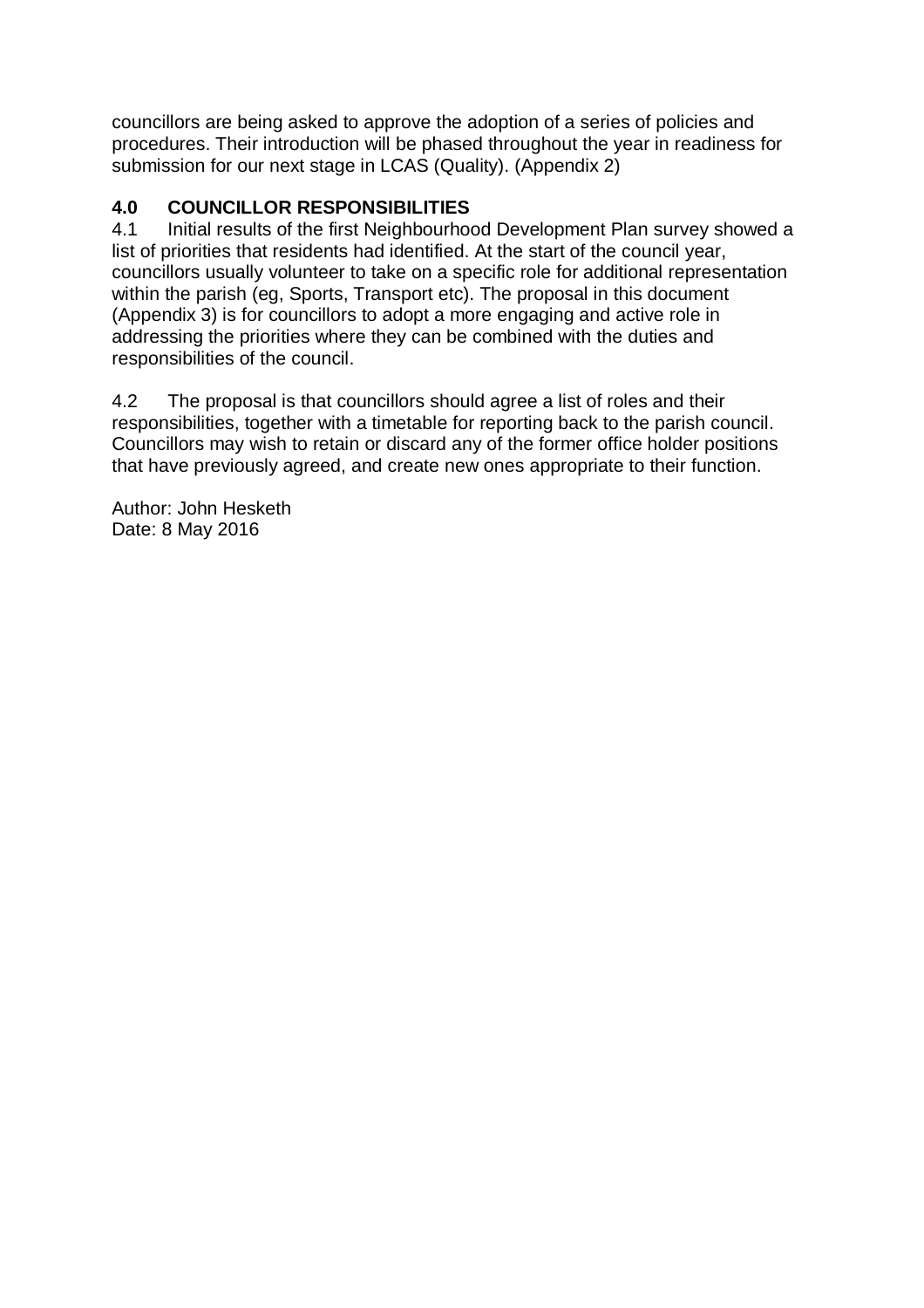# Appendix 1<br>Council Management Council Management Appendix 1

| <b>Item</b>                 | Duty?     | Complexity?                  | Cost                    |
|-----------------------------|-----------|------------------------------|-------------------------|
| Community Emergency<br>Plan | Advisory  | Medium. Templates available. | <b>NOT</b>              |
| Safeguarding Policy         | Advisory  | Medium. Templates available. |                         |
| Neighbourhood Plan          | Advisory  | High. Consultant required.   | Funding available, plus |
|                             |           |                              | use of reserves.        |
| <b>LCAS Quality</b>         | Advisory  | <b>NOT</b>                   | £100                    |
| Delegated authority         | Compulsor | Medium                       | <b>NOT</b>              |
|                             |           |                              |                         |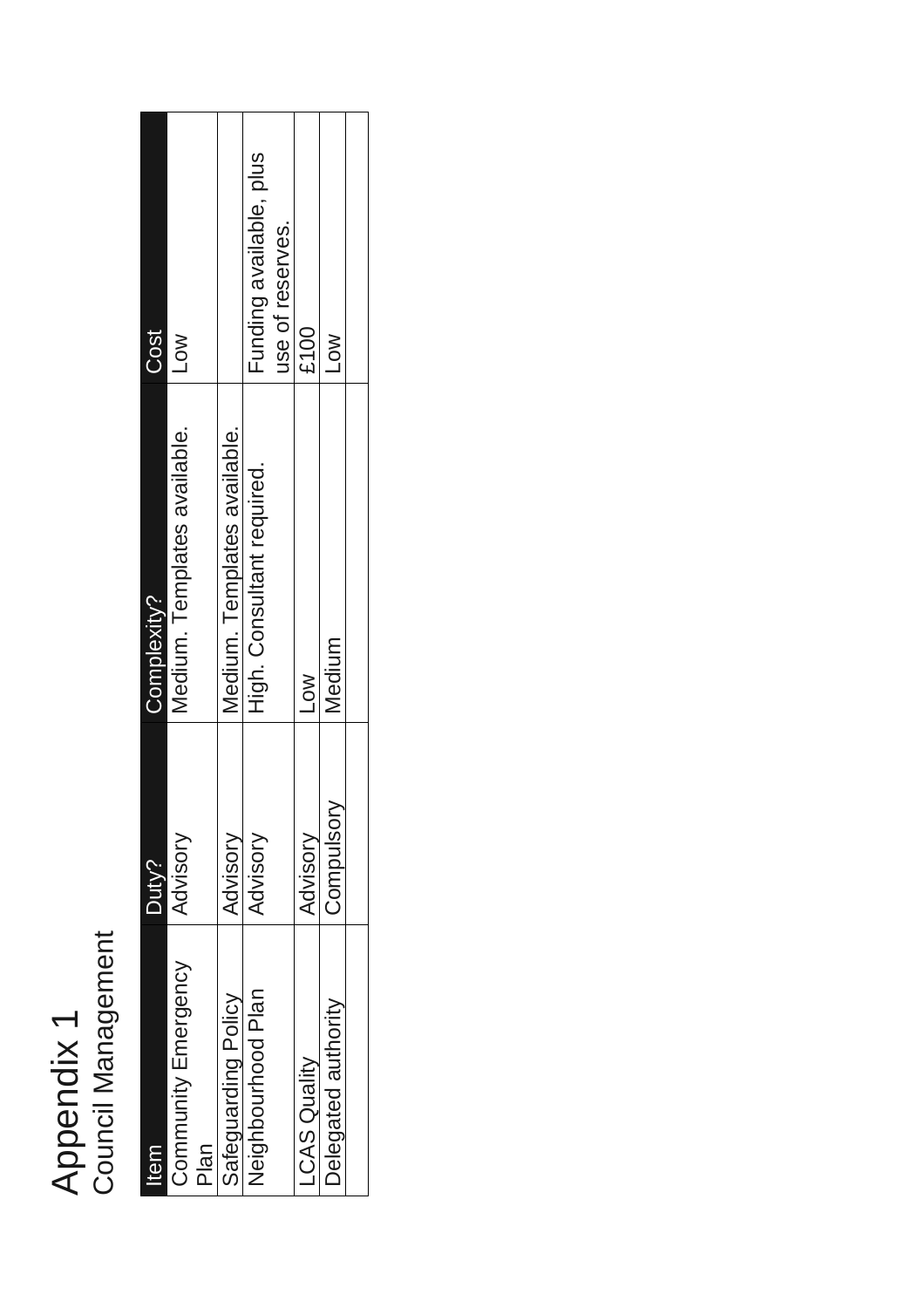| $\overline{\mathsf{C}}$ | Scheme<br>ר<br>ת<br>Ξ.<br>$\tilde{\epsilon}$<br>č<br><u>ร</u> |
|-------------------------|---------------------------------------------------------------|
| $\frac{c}{c}$           |                                                               |

| <b>Item</b>                                        | Level   | Complexity?                                               | Cost                               |
|----------------------------------------------------|---------|-----------------------------------------------------------|------------------------------------|
| Health & Safety Policy                             | Quality | Simple. JT.                                               | <b>C</b>                           |
| Equality Policy                                    | Quality | Simple. Clerk.                                            | <b>GS</b>                          |
| Community Engagement<br>Policy                     | Quality | Simple. Draft ready                                       | <b>GS</b>                          |
| Councillor profiles                                | Quality | Simple. Photos and short biog for   £5<br>website and PNB |                                    |
| Action plan and budget for   Quality<br>engagement |         | Simple. Has been included in<br>2017 Budget               | £500 (hustings, APM and<br>report) |
| Scheme of delegation                               | Quality | Simple. Most items already in<br>Standing Orders.         | <b>CO</b>                          |
| Qualified clerk                                    | Quality | Medium. Waiting for assessment<br>prior to submission.    | $\frac{2}{3}$                      |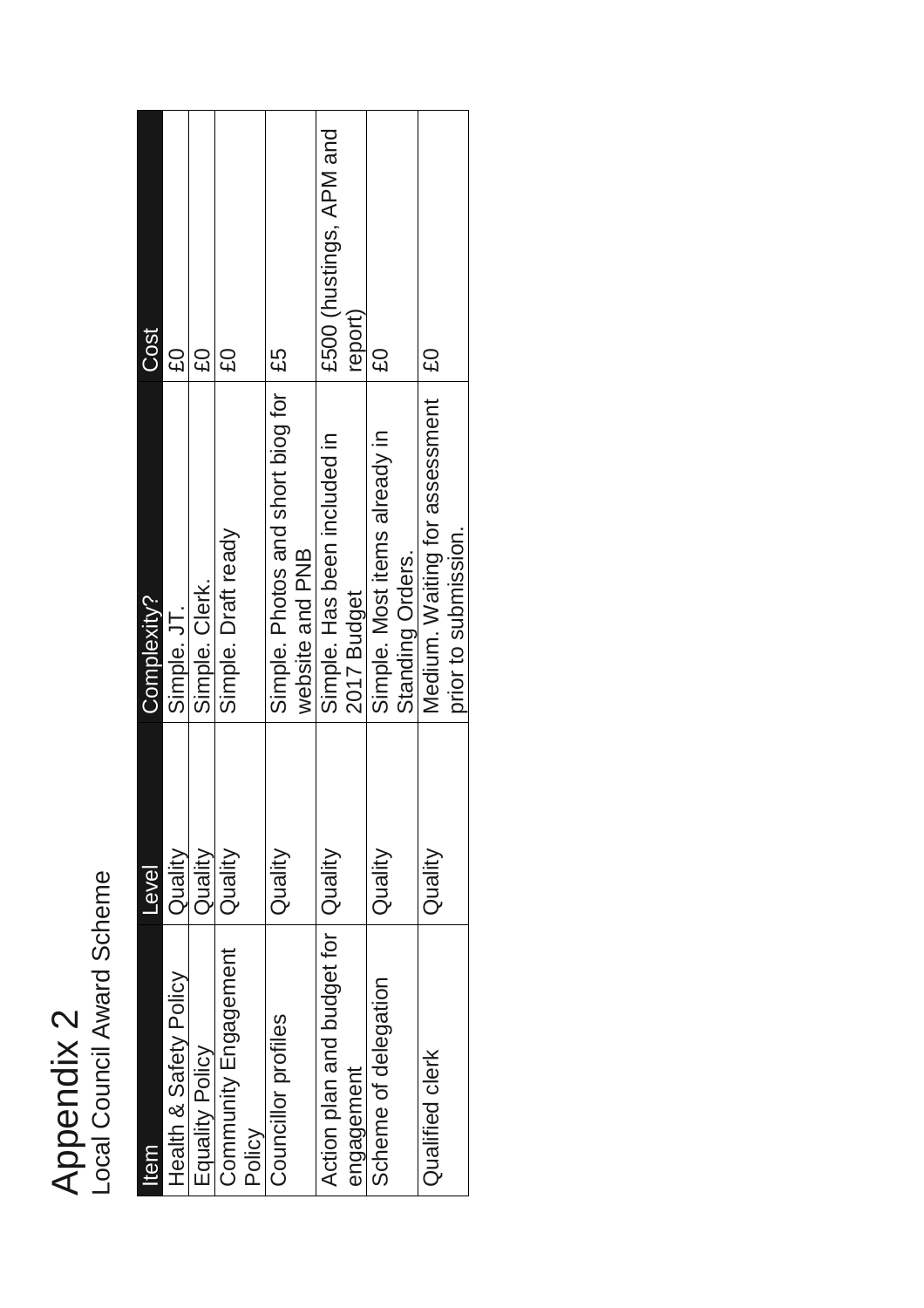| C<br>ر   |   |
|----------|---|
| lers     |   |
| d<br>I)  |   |
| စ္ပ<br>c | Ě |
|          |   |

| Position                                    | Duties & responsibilities                                                                                                                                                                                | Representation                                                                                   | Reporting                  |
|---------------------------------------------|----------------------------------------------------------------------------------------------------------------------------------------------------------------------------------------------------------|--------------------------------------------------------------------------------------------------|----------------------------|
| Chairman                                    | In charge of public meetings<br>Gives councillors chance to<br>All business properly<br>Keeps order<br>considered<br>speak                                                                               | Neighbourhood Development<br>Community Network Area<br>Links to Liskeard Town<br>Council<br>Plan | Monthly at public meetings |
| Vice Chairman                               | Supports chair and can<br>delegate for them.                                                                                                                                                             | Shares responsibility for<br>above                                                               | Monthly at public meetings |
| Allotments link councillor                  | Keeps records of allotment<br>of contact for<br>lisputes<br>Resolves d<br>First point<br>inquiries<br>holders                                                                                            | Links to National Allotments<br>Society.                                                         | TBA                        |
| Community Safety link councillor            | community safety<br>affect the parish<br>Neighbourhood<br>Police Liaison<br>residents with CS issues<br>of contact for<br>Officer and<br>issues that<br>Includes al<br>First point<br>Combines<br>Watch. | Police Have Your Say group<br>Neighbourhood Watch                                                | TBA                        |
| Poads Trust Representative                  | and capacity of<br>Links aspects of the new<br>hood Plan to<br>Poads Trust.<br>Neighbourl<br>resources                                                                                                   | Represents council on Poads<br>Trust management<br>committee.                                    | TBA                        |
| Parochial Church Council link<br>councillor | positive working relationships<br>Develops and promotes                                                                                                                                                  | Requires negotiation with<br>PCC.                                                                | TBA                        |